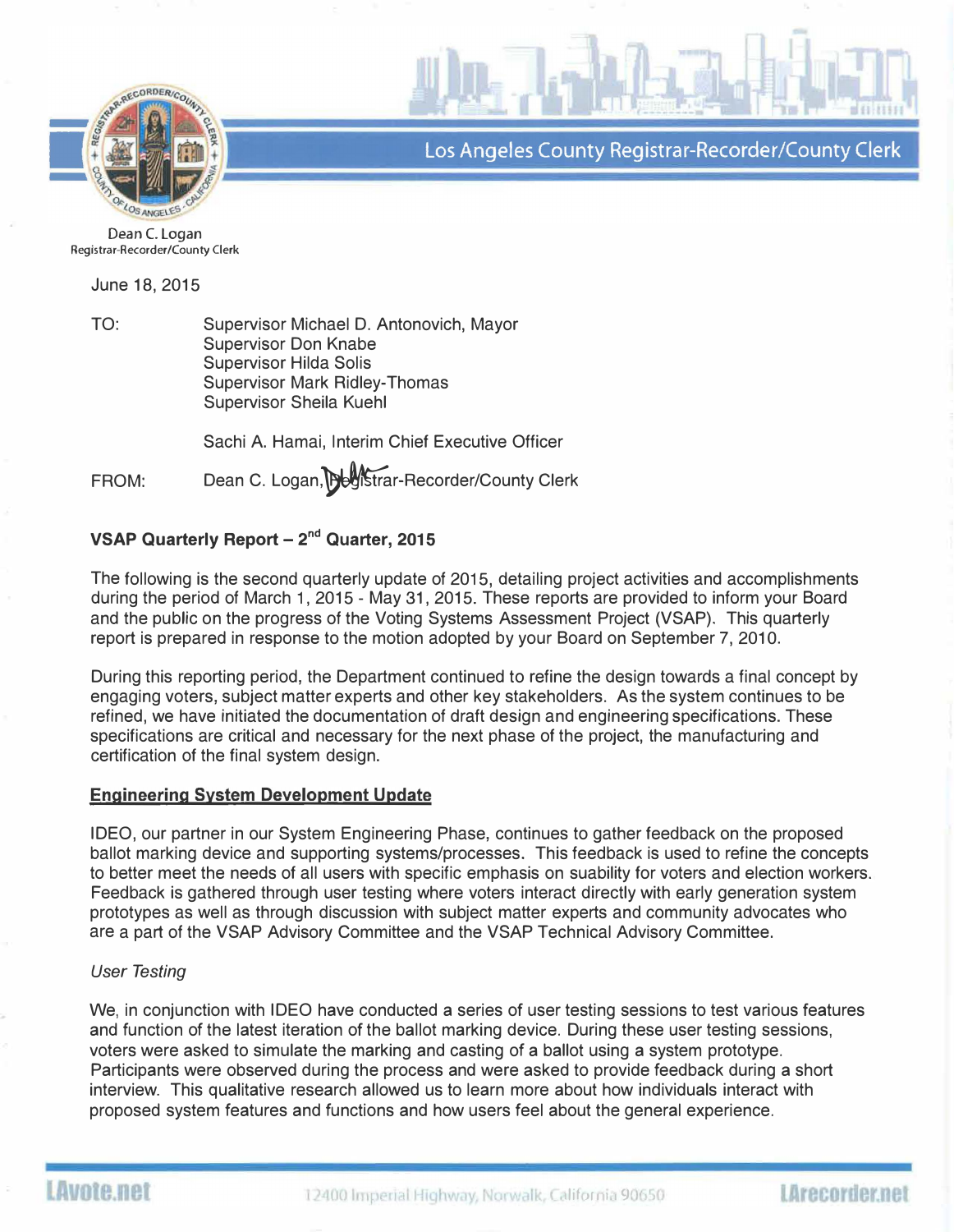Board ot §upervisors June 18, 2015 Page 2

During this reporting period, there were eleven user testing sessions conducted. Sessions took place throughout Los Angeles County and in the San Francisco/Palo Alto area where IDEO offices are located. The sessions focused on the following features of the prototypes: a touchscreen interface, audio user interface, sample keypads, voting in a language other than English, switching between languages during the voting process, privacy and security of the voting booth, storage, transportation, set up and break down of the voting booth, and various other features/functions. A variety of participants were engaged in each user testing session. These participants consisted of, but were not limited to: people from a variety of age groups, people whose primary language is Spanish and/or Korean, persons with physical and/or cognitive disabilities, and military veterans.



VSAP Advisory and Technical Advisory Committee Meeting

In order to further assist with refining the prototype system components, IDEO and the Department met with the VSAP Advisory Committee and Technical Advisory Committee in April. Advisory Committee members provided feedback on the latest iteration of the ballot marking device and provided recommendations for further testing and refinement of the system. The Technical Advisory Committee meeting involved detailed discussions of technical and feasibility issues, and identified where research was still needed. Topics such as ballot size, paper type, and printing method were examined at length and many recommendations were received.

# Funding

The Department submitted a request to the Voting Modernization Board (VMB) for approval of the use of Voting Modernization Bond Act (Prop 41) monies to fund the continued development of the ballot marking device and supporting systems. On June 2, 2015, the VMB approved the request and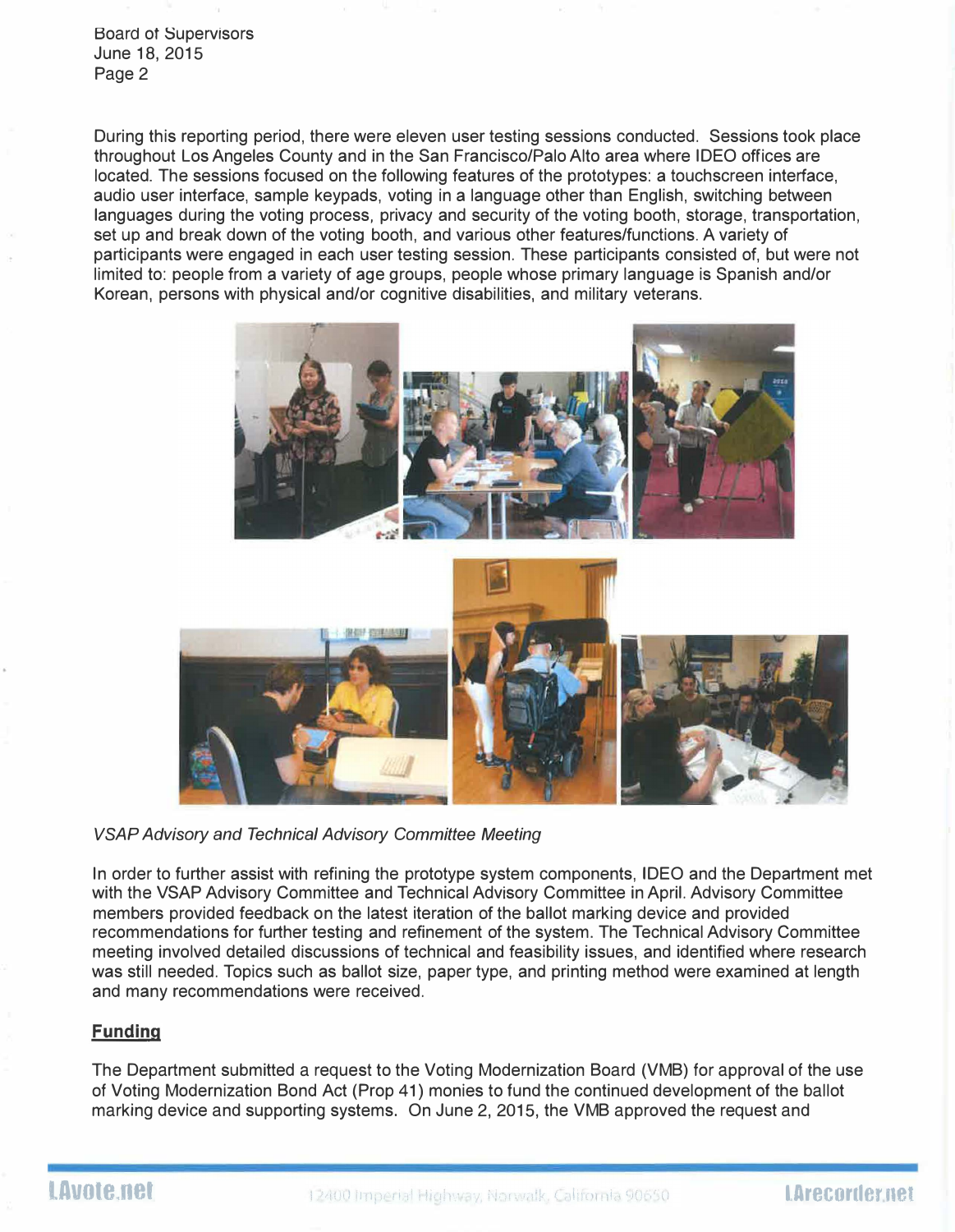Board ot Supervisors June 18, 2015 Page 3

authorized \$11,085, 765 for the completion of the current system design and engineering phase<sup>1</sup>. The funds are distributed as a 3:1 match and take into consideration previous VSAP expenditures for the matching ratio. After disbursement of these funds, the Department will have a remaining balance of approximately \$37.9 million in Voting Modernization Bond Funds available for the continued development and manufacturing of the system.

### <u>Public and Stakeholder Engagement</u>

During this period, the Department continued to meet with the public and stakeholders via engaging the VSAP Technical Advisory Committee, VSAP Advisory Committee, and hosting user testing with participants from a variety of backgrounds.

## <u> March 3, 2015 – IDEO Visits Polling Locations</u>

learn about voter and pollworker processes and procedures during Election Day. Opening and closing procedures as well as voters checking in and casting ballots were observed. Several polling locations were visited in Santa Clarita, Lancaster, and Palmdale to continue to

### <u>March 9, 2015 –User Testing Sessions for Seniors and Spanish-speakers</u>

We engaged 57 participants using three voting systems, two experimental prototypes, and one comparison system (lnkaVote). Participants included a range of individuals varying in age, ethnicity, and language capabilities with a focus on senior citizens and voters whose primary language was Spanish. A full report of research findings is available on our website.<sup>2</sup>

### <u> March 26, 2015 – IDEO Inspiration Research: visually-impaired</u>

We engaged 5 participants with varying degrees of visual impairments (from low vision to completely blind) and varying levels of proficiency with technology to further refine and expand on usability and accessibility of the device. Participants engaged with an early prototype of the audio user interface and various tactile key pads. A full report of research findings is available on our website.<sup>3</sup>

## April 14, 2015 - VSAP Advisory Committee Meeting

VSAP team members, IDEO, and the VSAP Advisory Committee met for a half-day to discuss the latest ballot marking device prototype and reviewed further refinements for the next iteration of concepts. Members were presented the concepts and information on how the concepts were derived. A copy of the presentation discussed during this meeting is available on our website<sup>4</sup>.

## April 17, 2015 - VSAP Technical Advisory Committee Meeting

VSAP team members, IDEO, and VSAP Technical Advisory Committee members met at IDEO offices in Palo Alto to discuss the latest design directions. Members were presented with system prototypes and engaged in a discussion to provide feedback. A copy of the presentation discussed during this meeting is available on our website<sup>5</sup>.

### <u>April 29, 2015 –User Testing Session for Election Staff</u>

We conducted three user testing sessions. One session with each of the following groups: Los

http://lavote.net/Documents/vsap/press\_room/\_06102015\_Authorization%20of%20Funding%20Award%20Packa ge.pdf

<sup>1&</sup>lt;u>http://www.lavote.net/Documents/vsap/Research%20Report%20March%202015%20V1.5.pdf</u>

**http://www.lavote.net/Documents/vsap/Audio%20Inspiration%20Report%20V1.5.pdf** 

http://lavote.net/Documents/vsap/VSAP AC VotingExp VSAP FINAL 03.pdf

**http://lavote.net/Documents/vsap/VSAP TAC-update 2015-04-21 v02 small.pdf**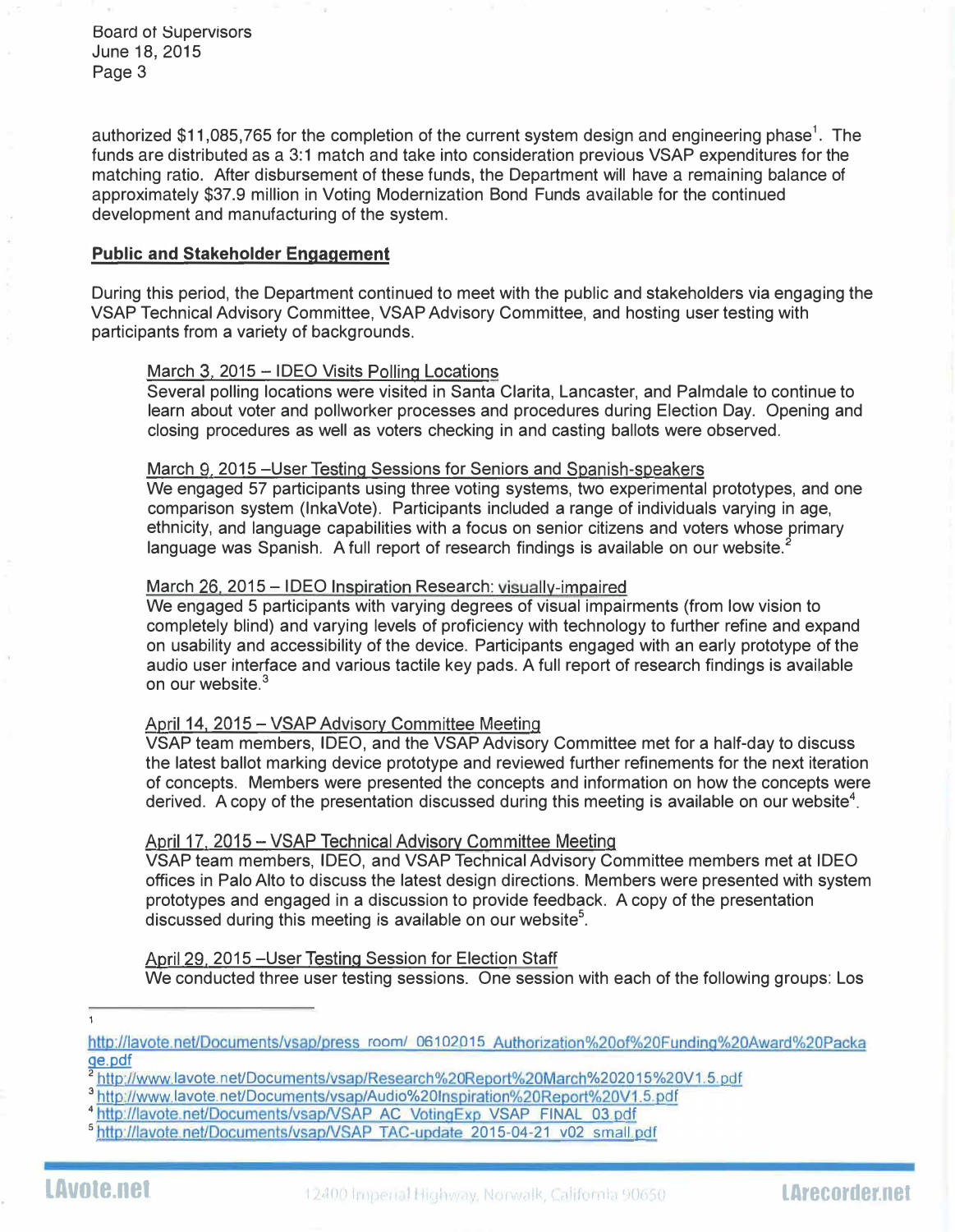Board ot Supervisors June 18, 2015 Page 4

> Angeles County poll workers, poll worker trainers, and election operations staff. The feedback received was used to further refine the design of the system. These sessions focused on the storage, transportation, set up and break down of the devices. Once finalized, a full report of research findings will be posted on the Department website.

### <u>May 6, 2015 – Meeting with Supervisor Sheila Kuehl</u>

VSAP team members met with Supervisor Sheila Kuehl to provide an executive overview of the VSAP and demonstrate an early generation prototype of the ballot marking device.

### <u> May 7, 2015 – Meeting with Supervisor Hilda Solis</u>

VSAP team members met With Supervisor Hilda Solis to provide an executive overview of the VSAP and demonstrate an early generation prototype of the ballot marking device.

## <u>May 26, 2015 –User Testing Session for Seniors</u>

We engaged 27 voters from Los Angeles County at the Altadena Senior Center to test the latest version of the ballot marking device. During this session, participants provided feedback on the system's usability, accessibility, privacy and overall experience.

<u>May 28, 2015 –User Testing Session for Military Veterans and Individuals with Disabilities</u> We engaged 40 veterans and individuals with disabilities at the Bob Hope Patriotic Hall in downtown Los Angeles. During this session, participants provided feedback on the system's accessibility features and overall usability and privacy of the experience.

#### <u>May 28, 2015 –User Testing Session for Spanish-speakers</u>

We met with 39 voters in Huntington Park at the Old Timers Foundation to test the latest prototype iteration with a focus on individuals whose primary language is Spanish. During this session, participants provided feedback on the system's Spanish language user interface and audio ballot as well as general system usability, accessibility, and privacy.

#### <u>May 30, 2015 –User Testing Session for Korean-speakers and Young Voters</u>

We met with 35 voters at the Korean Resource Center in downtown Los Angeles. Focus for this session included young voters and voters whose primary language is Korean. Voters provided feedback on the systems Korean language user interface and audio ballot as well as general system usability, accessibility, and privacy.

#### <u>May 30, 2015 –User Testing Session for a Mixed Demographic </u>

We met with 39 voters of varying demographics at the Registrar-Recorder/County Clerk's office in Norwalk. Users in this session included a diverse group of individuals representing various age groups, literacy levels, cognitive disabilities and ethnic groups. During this session, participants provided feedback on the system's usability, accessibility, privacy and overall experience.

#### About the VSAP

Launched in September 2009, the Voting Systems Assessment Project (VSAP) was developed by the Department in response to the growing voting system needs and challenges faced by the County. While the County's current voting system has served the voters of Los Angeles County with accuracy and integrity, the design of these systems and the age of their technology do not offer the technical and functional elasticity necessary to continue to accommodate the growing and increasingly diverse electorate.